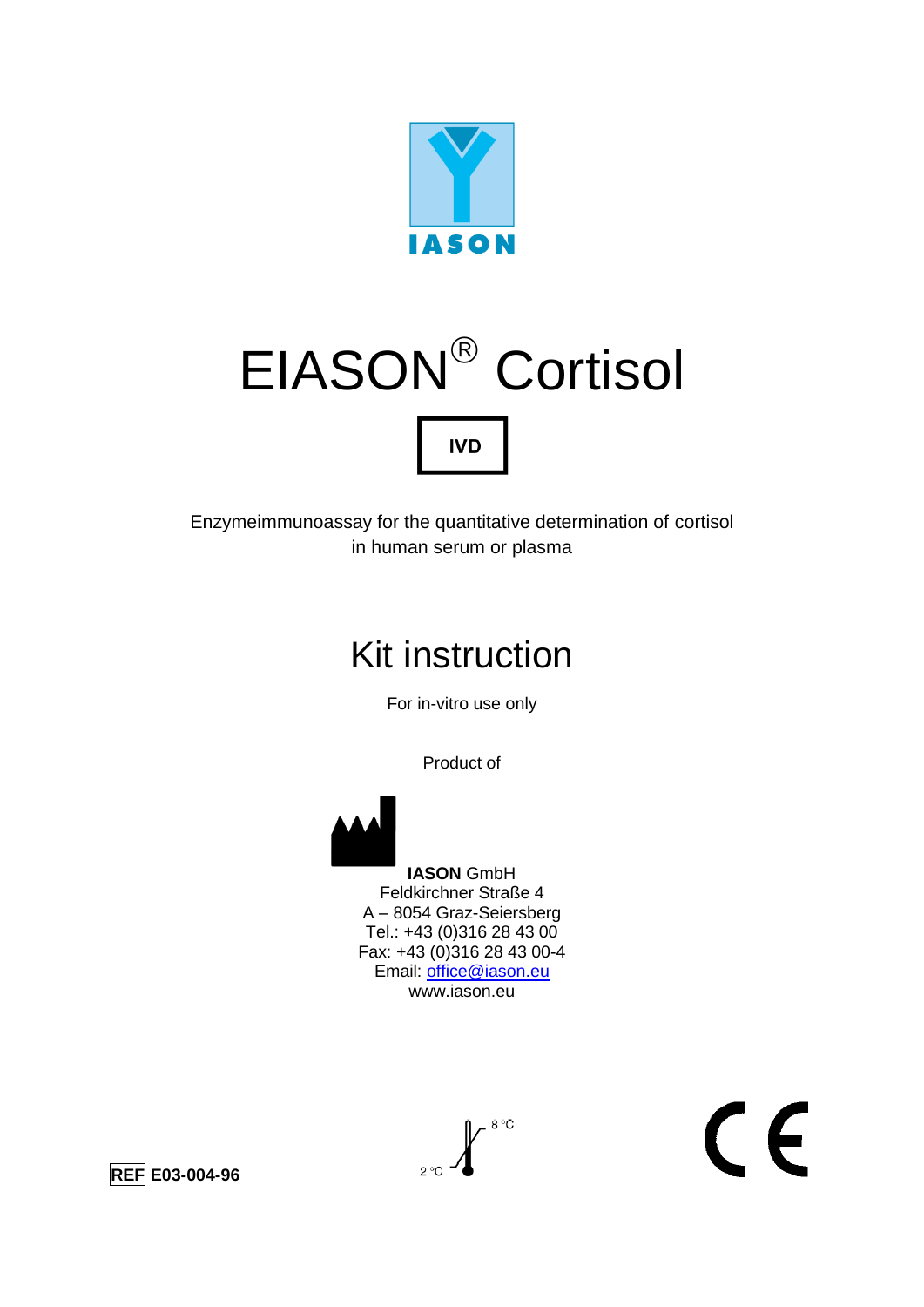#### **Used IFU-Symbols**

| <b>Symbol</b>            | <b>English</b>                | <b>Symbol</b>  | <b>English</b> |
|--------------------------|-------------------------------|----------------|----------------|
| <b>IVD</b>               | In vitro diagnostic<br>device | <b>SUB</b>     | Substrate      |
| <b>REF</b>               | Order number                  | <b>CAL 0-6</b> | Calibrators    |
|                          | Product of                    | <b>STOP</b>    | Stop solution  |
| $8 °C$<br>$2^{\circ}C$   | Storage                       | <b>WASH</b>    | Wash buffer    |
| $\epsilon$<br>$\sqrt{1}$ | <b>European Conformity</b>    | <b>LOT</b>     | Batch code     |
|                          | <b>Expiry date</b>            | <b>MPL</b>     | Microplate     |
| <b>CONJ</b>              | Conjugate                     |                |                |

#### **Intended use**

*For in-vitro use only.*

The EIASON® Cortisol ELISA is an enzyme immunoassay for the quantitative in vitro diagnostic measurement of Cortisol in serum and plasma.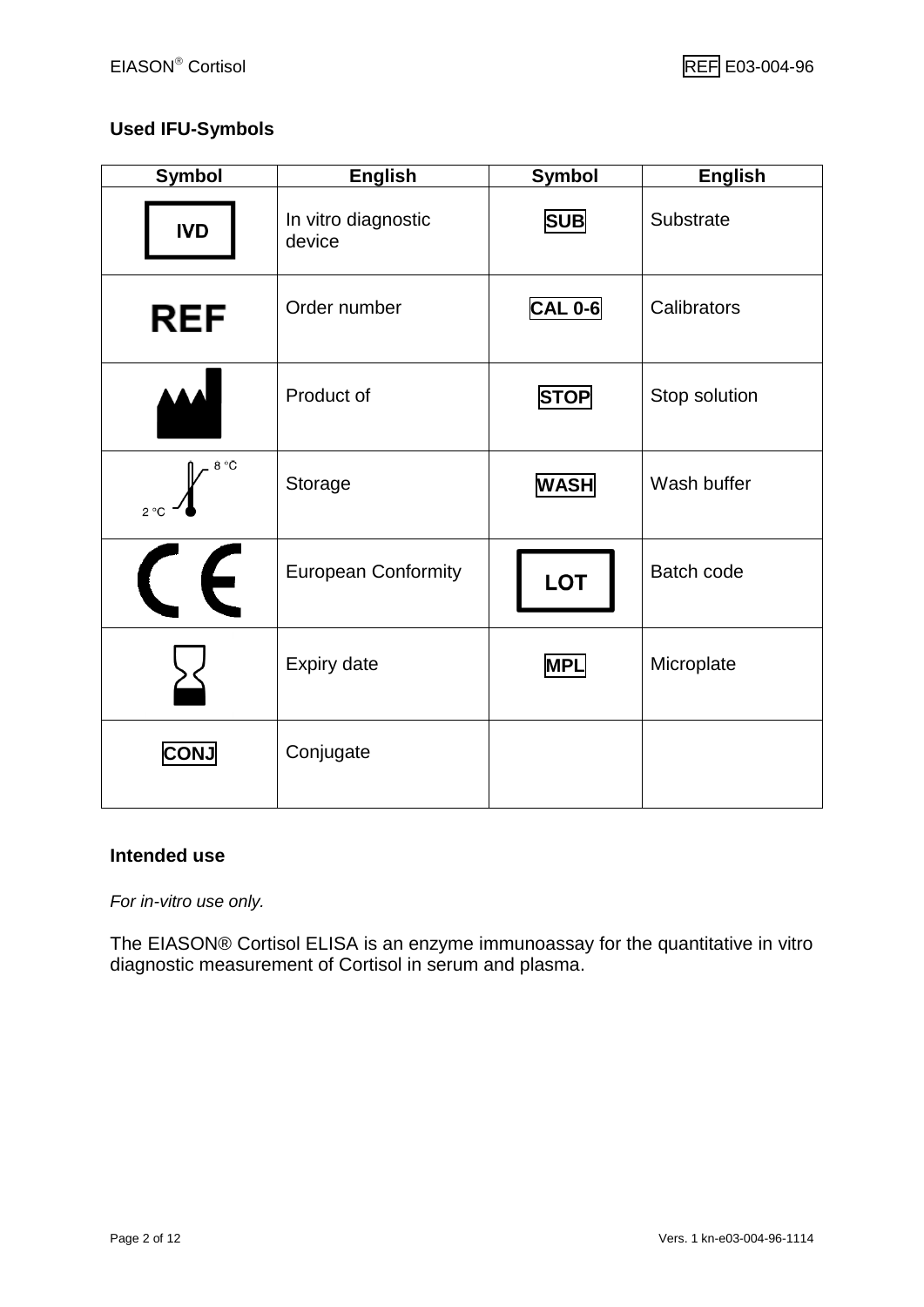#### **Summary**

Cortisol /hydrocortisone, compound F) is the main corticosteroid secreted in humans by the adrenal cortex. This steroid hormone has a molecular weight of 363.5. In most physiological conditions, only about 10% of plasma cortisol circulates unbound from transcortin and albumin. Among the products of the human adrenal cortex, only cortisol is involved in the regulation of adrenocorticotropic hormone (ACTH) secretion. As the level of free (non-protein bound) cortisol in blood rises, the release of ACTH is inhibited by the negative feedback effect.

Conversely, if cortisol levels are subnormal, the negative feedback decreases, ACTH levels rise, and the adrenal cortex secretes cortisol until normal blood levels are restored. The release of ACTH is under control of hypothalamic corticotrophinreleasing hormone (CRH); the negative feedback system involving cortisol has been identified at both hypothalamic and pituitary levels. (1). Normally during the day there is a fluctuation of cortisol achieving the highest level in the morning and the lowest in the night. Useful information is given when cortisol measurement is done in samples withdrawn at a fixed hour (8.00 a.m.). The main biological effects of cortisol are: promotion of gluconeogenesis, deposition of liver glycogen, increase in blood glucose concentration when the carbohydrate utilization is reduced, effect on fat metabolism and anti-inflammatory action. Cortisol measurement is a powerful tool for the evaluation of suspected abnormalities in glucocorticoid production: Cushing's syndrome (hypercortisolism), Addison's disease or secondary adrenal insufficiency (hypocortisolism). In many cases, it is necessary to perform dynamic tests (suppression or stimulation) in order to localize the defect at one of the three main levels (i.e. adrenal, pituitary and hypothalamus).

#### **Assay principle**

The EIASON® Cortisol ELISA Kit is a solid phase enzyme-linked immunosorbent assay (ELISA), based on the principle of competitive binding. The microtiter wells are coated with a monoclonal antibody directed towards an antigenic site on the Cortisol molecule. Endogenous Cortisol of a patient sample competes with a Cortisolhorseradish peroxidise conjugate for binding to the coated antibody. After incubation the unbound conjugate is washed off. The amount of bound peroxidase conjugate is inversely proportional to the concentration of Cortisol in the sample. After addition of the substrate solution, the intensity of colour developed is inversely proportional to the concentration of Cortisol in the patient sample

#### **Warnings and precautions**

The EIASON® Cortisol ELISA Kit is for in vitro diagnostic use only and is not for internal use in humans or animals. This product must be used strictly in accordance with the instructions set out in the Package Insert. IASON will not be held responsible for any loss or damage (except as required by statute) caused, arising out of noncompliance with the instructions provided.

CAUTION: this kit contains material of human and/or animal origin. Handle kit reagents as if capable of transmitting an infectious agent.

Source material from Human origin which is used in this kit was tested and found negative for HbsAG and HIV as well as for HCV antibodies. However, since there is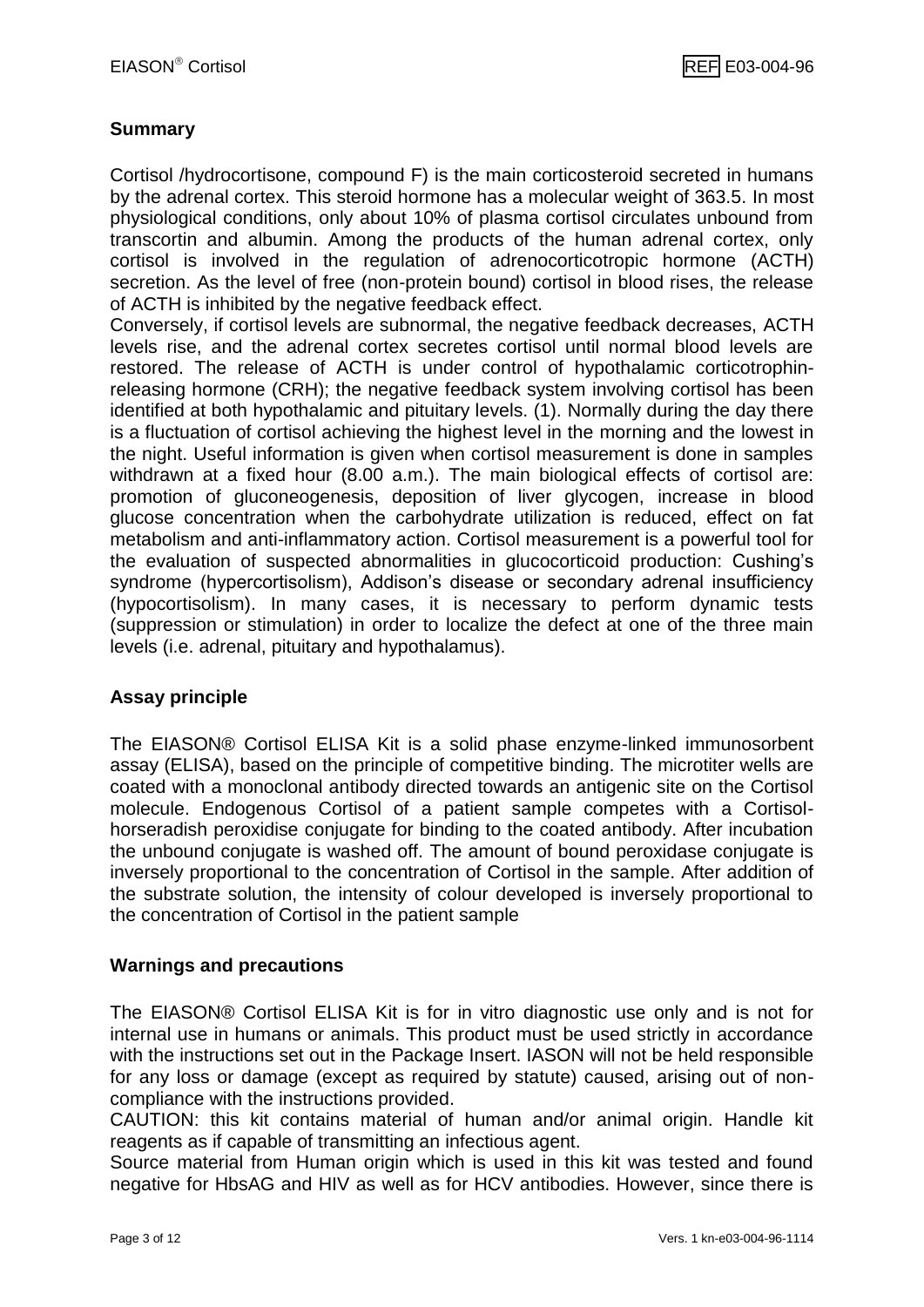no diagnostic procedure that excludes these agents with 100 percent certainty all components should be handled as potentially hazardous material.

Appropriate precautions and good laboratory practices must be used in the storage, handling and disposal of the kit reagents. Disposal of kit reagents should be in accordance with local regulations.

#### **Storage and stability**

This kit is stable until the stated expiry date if stored as specified. Upon receipt, store all reagents at  $2-8$ °C. Do not use reagents beyond this date.

Opened reagents must be stored at 2-8°C. Microtiter wells must be stored at 2-8°C. Once the foil bag has been opened, care should be taken to close it tightly again.

Diluted WASH solution is stable for 2 weeks at room temperature.

#### **Specimen collection and storage**

Serum or plasma (EDTA-, Heparin- or citrate plasma) can be used in this assay. Please note: Samples containing sodium azide should not be used in the assay.

#### Do not use lipaemic or grossly haemolytic or icteric specimens.

#### Serum:

Collect blood by venipuncture, allow to clot, and separate serum by centrifugation at room temperature. Do not centrifuge before complete clotting has occurred. Patients receiving anticoagulant therapy may require increased clotting time.

#### Plasma:

Whole blood should be collected into centrifuge tubes containing anti coagulant and centrifuged immediately after collection. (EDTA, Citrate, Heparin).

#### Storage:

Store specimen for up to 5 days at 2°-8°C. Specimens held for a longer time should be frozen only once at -20°C prior to assay. Freeze only once. When required, thaw test sera at room temperature and mix gently to ensure homogeneity.

#### Specimen dilution:

If in an initial assay, a specimen is found to contain more than the highest standard, the specimens can be diluted with  $\overline{CAL}$  0 and reassayed as described in the assay procedure. For the calculation of the concentrations this dilution factor has to be taken into account.

#### Example:

Page 4 of 12 Vers. 1 kn-e03-004-96-1114 a) Dilution 1:10: 10 μl Serum + 90 μl  $\text{CAL }$  0 (mix thoroughly) b) Dilution 1:100: 10 μl dilution a) 1:10 + 90 μl  $\overline{CAL}$  0 (mix thoroughly).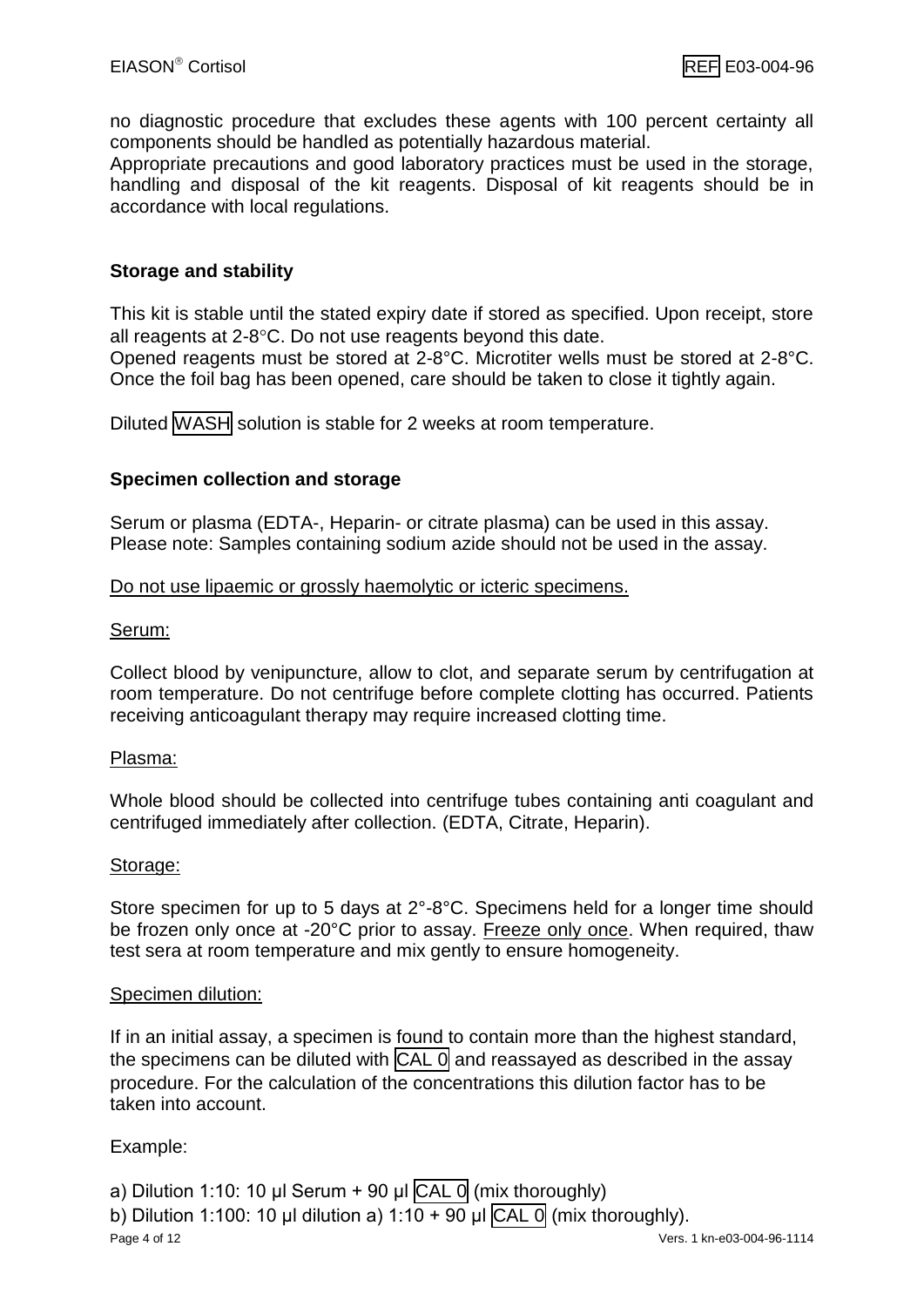#### **Materials provided**

*Allow all reagents 1-6 to reach room temperature before use.*

- 1. MPL ELISA strip wells coated with an anti-cortisol antibody. (96 wells in total, 8 wells per strip). Before opening the packet of strip wells, allow it to stand at room temperature (20-25°C) for at least 30 minutes. After opening, keep any unused wells in the original foil packet (reseal with adhesive tape) and in the self-seal plastic bag with the desiccant provided.
- 2. CAL 0-6 Calibrators (1 mL each); ready to use: Concentrations: 0; 20; 50; 100; 200; 400, 800 ng/mL. Conversion: 1 ng/mL = 2.76 nmol/l
- 3. WASH Wash solution (30 mL, 40 x concentrated); dilute to 1.2 l with distilled water before use. Diluted WASH solution is stable for 2 weeks at room temperature
- 4. CONJ Enzyme conjugate 1 vial, 25 mL, ready to use Cortisol conjugated to horseradish peroxidase
- 5. SUB Peroxidase substrate (tetramethyl benzidine; TMB; 14 mL ready to use).
- 6. STOP Stop solution (0.15 M sulphuric acid; 14 mL ready to use).

#### **Materials required but not provided in the kit**

- Pipettes capable of dispensing 20µL, 100 und 200µL
- Distilled water
- ELISA plate reader suitable for 96 well formats and capable of measuring absorbances at 450 nm.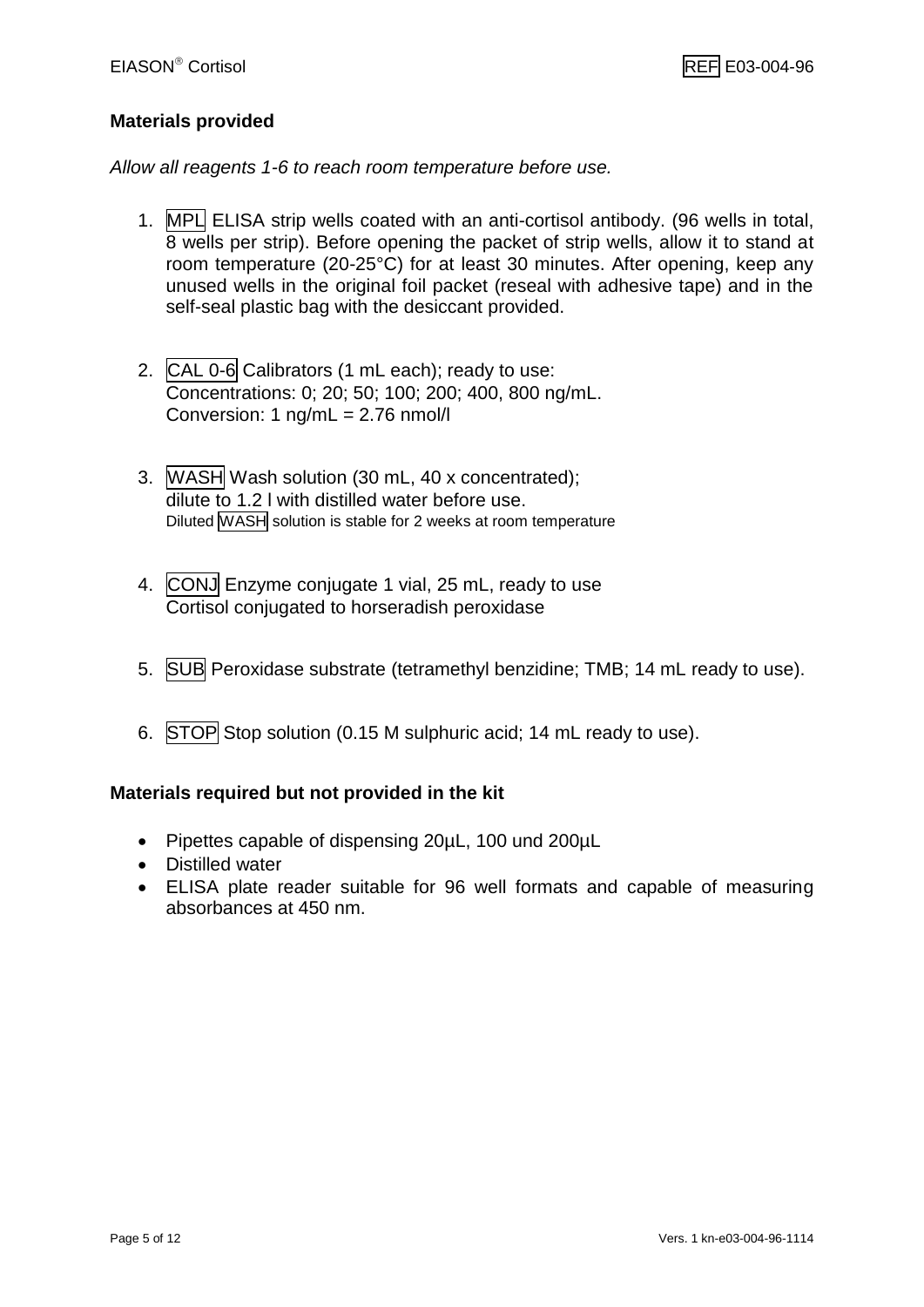#### **Assay procedure**

#### *General remarks*

All reagents and specimens must be allowed to come to room temperature before use. All reagents must be mixed without foaming. Once the test has been started, all steps should be completed without interruption. As a general rule the enzymatic reaction is linearly proportional to time and temperature. Calculate the number of individual MPL wells needed for the assay. Allow all the reagents supplied including the appropriate number of strips to reach room temperature, fit the number of strip wells required firmLy into the frame provided.

Each run must include controls and a standard curve.

#### *Assay procedure*

- 1. Pipette 20 µL of CAL 0-6, controls and test sera into the wells (in duplicate).
- 2. Pipette carefully 200 µL of CONJ into each well. Thoroughly mix for 10 seconds. It is important to have a complete mixing in this step
- 3. Incubate for 1 hour 20°-25°C.
- 4. After the incubation with CONJ, discard the CONJ by briskly inverting the wells over a suitable receptacle, wash 3 times with 400µL diluted WASH per well and each time tap the inverted wells gently on a clean dry absorbent surface to remove any droplets of wash buffer.
- 5. Pipette carefully 100 µL of SUB into each well.
- 6. Incubate for 15 minutes at 20-25°C in the dark during which time a blue colour will develop.
- 7. Stop the substrate reaction by careful addition of 100  $\mu$ L of STOP to each well (this will cause the blue colour to turn yellow) and shake the plate for about 5 seconds on a plate shaker to ensure uniformity of the solution in each well. It is most important to ensure that the substrate incubation time (i.e. time from addition of SUB to addition of STOP) is the same for each well.
- 8. Measure the absorbance of each well at 450 nm as reading filter (and 405 nm as overrange filter if possible) (reference 620 – 650 nm) within 10 minutes after adding the stop solution.

or fully automated on:

- $\triangleright$  **IASON**<sup>®</sup> Quardette
- > IASON<sup>®</sup> PersonalLab
- IASON **Gladiator**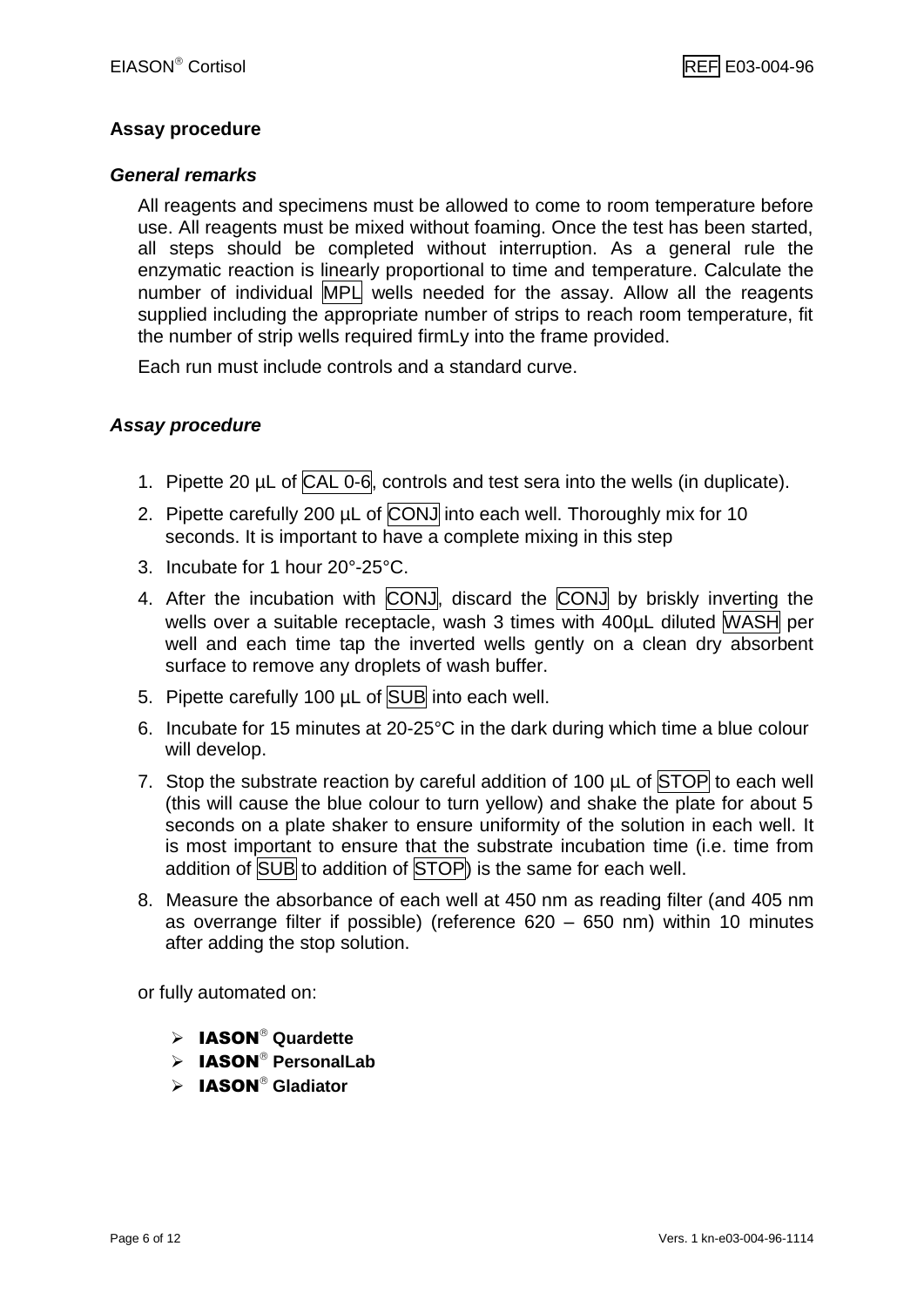#### **Quality control**

The regular use of control samples at several analyte levels is advised to ensure day-to-day validity of results. Controls should be tested as unknowns. Quality Control charts should be maintained to follow the assay performance. Good laboratory practice requires that controls be run with each calibration curve. A statistically significant number of controls should be assayed to establish mean values and acceptable ranges to assure proper performance.

It is recommended to use control samples according to state and federal regulations. The use of control samples is advised to assure the day to day validity of results. Use controls at both normal and pathological levels. The controls and the corresponding results of the QC-Laboratory are stated in the QC certificate added to the kit.

The values and ranges stated on the QC sheet always refer to the current kit lot and should be used for direct comparison of the results. It is also recommended to make use of national or international Quality Assessment programs in order to ensure the accuracy of the results.

Employ appropriate statistical methods for analysing control values and trends. If the results of the assay do not fit to the established acceptable ranges of control materials patient results should be considered invalid. In this case, please check the following technical areas: Pipetting and timing devices; photometer, expiration dates of reagents, storage and incubation conditions, aspiration and washing methods. After checking the above mentioned items without finding any error contact your distributor or IASON directly.

#### **Calculation of results**

- Draw a standard curve by plotting the absorbance of each standard against its concentration. Read off the values of the test samples. Samples with concentrations higher than that of the highest standard have to be further diluted. For the calculation of the concentrations this dilution factor has to be taken into account.
- Alternative data reduction techniques may be employed but users should confirm that the selected curve fit is appropriate and gives acceptable results. 4PL (4 parameter logistics) is recommended.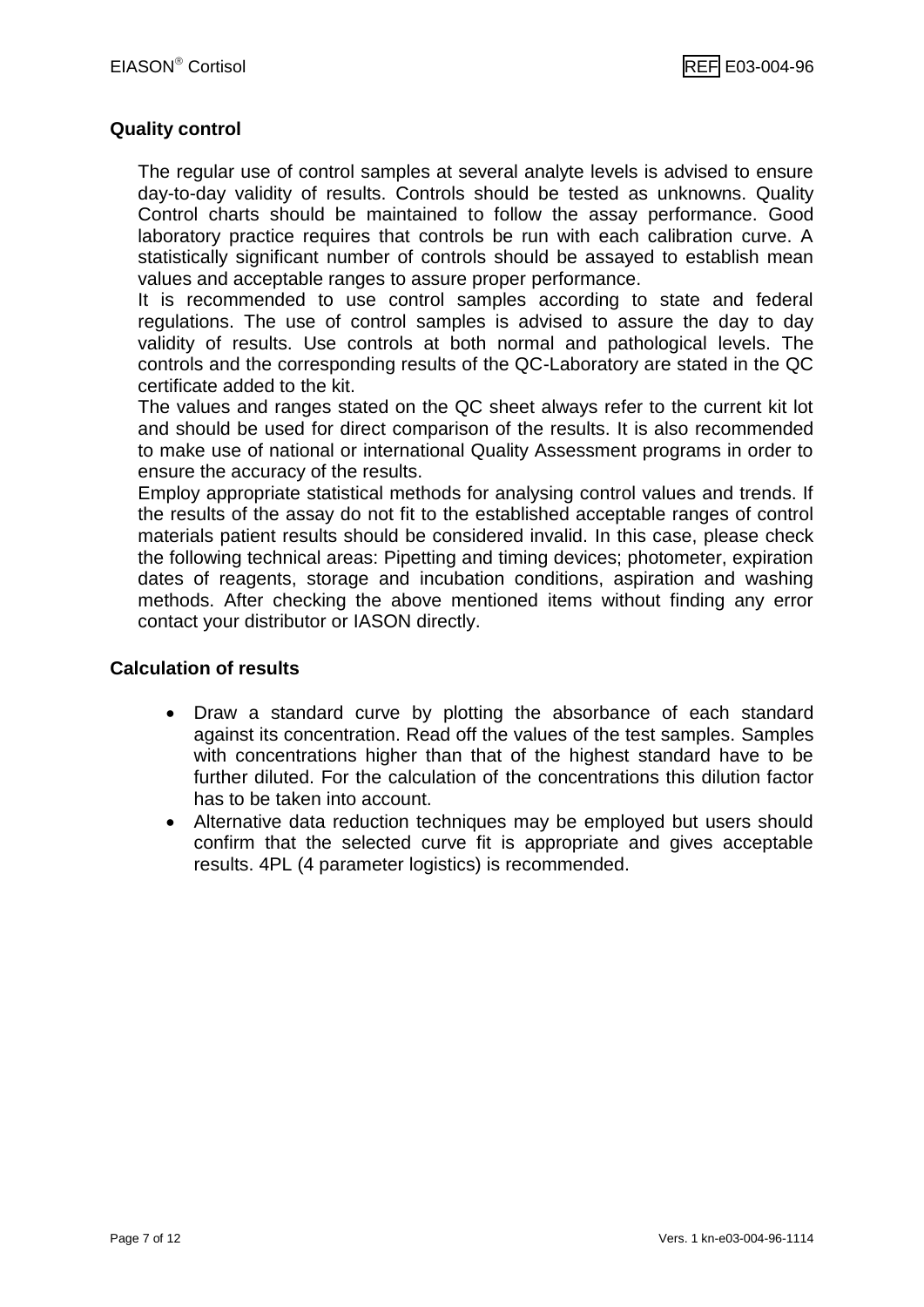#### **Sample assay data**

|  |  |  |  | Example of typical results obtained with EIASON® Cortisol calibrators. |
|--|--|--|--|------------------------------------------------------------------------|
|  |  |  |  |                                                                        |

| Calibrator [ng/mL] | Absorbance at 450 nm |
|--------------------|----------------------|
|                    | 2.30                 |
| 20                 | 1.67                 |
| 50                 | 1.24                 |
| 100                | 0.87                 |
| 200                | 0.57                 |
| 400                | 0.35                 |
| 800                | 0.23                 |

This data is for illustration only and must not be used for the calculation of any sample result.

#### **Typical calibration curve**



This sample calibration curve is for illustration only.

#### **Expected Values**

|                         | ng/mL      |
|-------------------------|------------|
| between $8:00,10:00$ am | $50 - 230$ |
| $4:00$ pm               | $30 - 150$ |

These values are from Tietz's textbook and may be used as a guideline.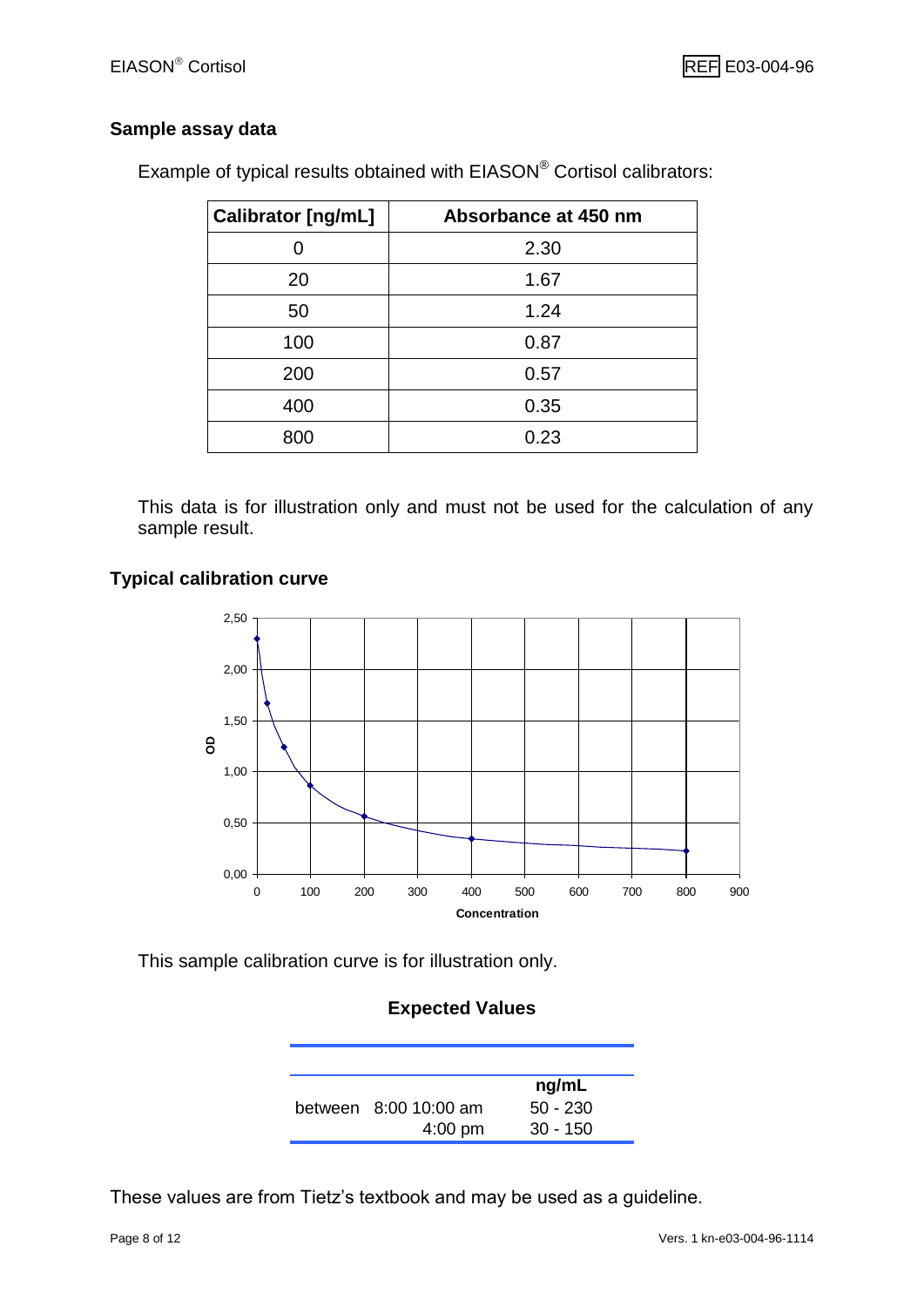Each laboratory is strongly recommended to determine ranges for their local population. The results alone should not be the only reason for any therapeutic consequences. The results should be correlated to other clinical observations and diagnostic tests.

#### **Assay characteristics**

#### *Assay dynamic range*

The range of the assay is between  $0 - 800$  ng/mL.

#### *Assay specificity*

| <b>Steroid</b> | <b>Cross-reactivity %</b> |
|----------------|---------------------------|
| Cortisol       | 100                       |
| Corticosterone | 45                        |
| Progesteron    | 9                         |
| Deoxycortisol  | $\leq$ 2                  |
| Dexamethazone  | $\mathsf{<}2$             |
| <b>Estrone</b> | < 0.01                    |
| <b>Estriol</b> | < 0.01                    |
| Testosterone   | < 0.01                    |

#### *Analytical sensitivity:* **2.5 ng/mL**

The analytical sensitivity was calculated from the mean minus two standard deviations of twenty (20) replicate analyses of CAL 0

#### *Precision*

| Intra-assay-precision ( $n = 20$ ) |                              |               | Inter-assay-precision ( $n = 10$ ) |                                                |     |
|------------------------------------|------------------------------|---------------|------------------------------------|------------------------------------------------|-----|
| Sample                             | <b>Concentration (ng/mL)</b> | <b>CV [%]</b> |                                    | <b>Sample   Concentration (ng/mL)   CV [%]</b> |     |
|                                    | 43.5                         | 8.1           |                                    | 55                                             | 6.6 |
|                                    | 226.5                        | っっ            |                                    | 209                                            |     |
|                                    | 403.6                        | 5.6           |                                    | 361                                            | 6.5 |

#### *Recovery*

Samples have been spiked by adding Cortisol solutions with known concentrations in a 1:1 ratio. The expected values were calculated by addition of half of the values determined for the undiluted samples and half of the values of the known solutions. The % Recovery has been calculated by multiplication of the ratio of the measurements and the expected values with 100.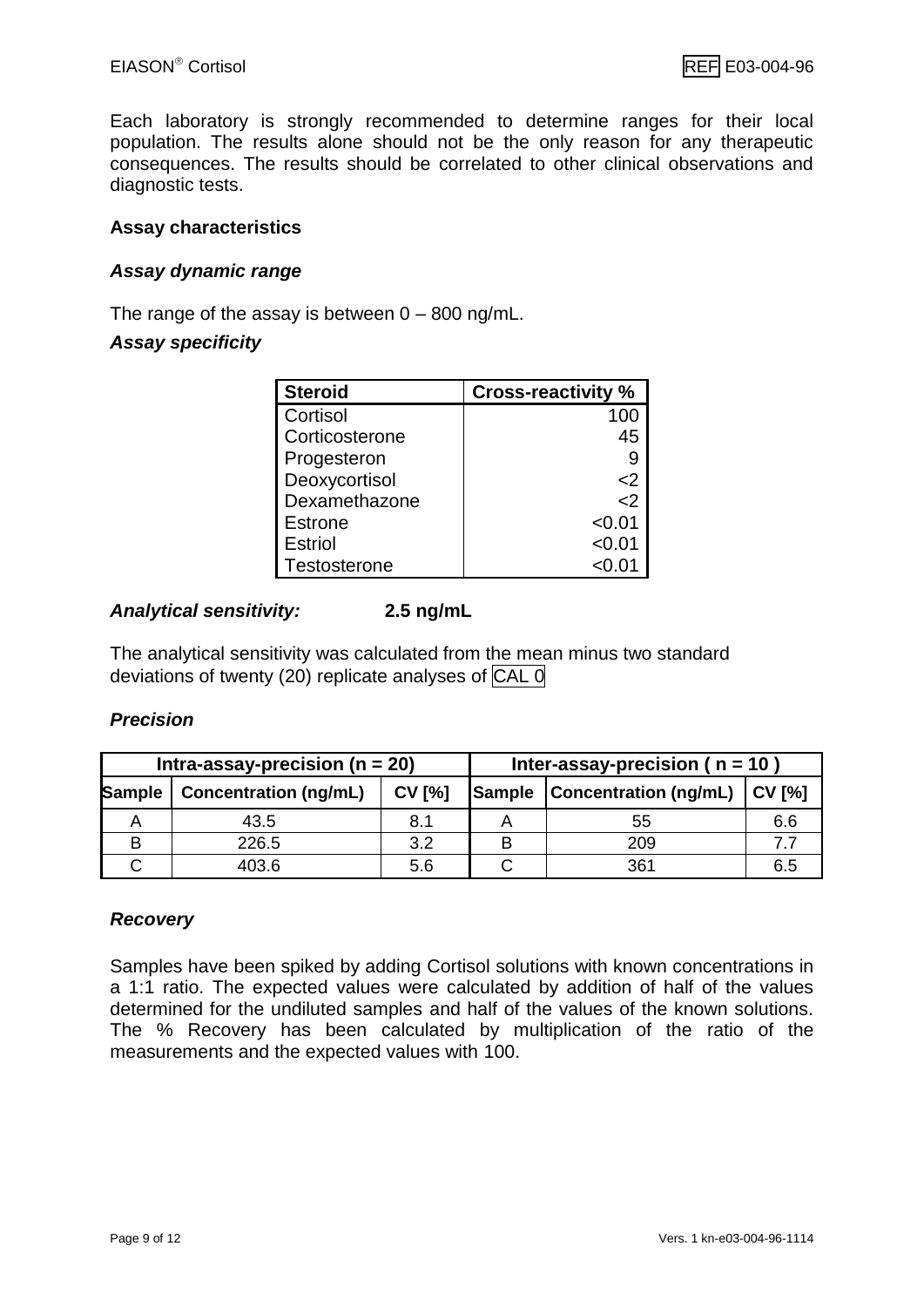| <b>Sample</b> | <b>Added</b><br>concentration 1:1<br>(v/v) [ng/mL] | <b>Measured</b><br>conc. [ng/mL] | <b>Expected</b><br>conc. [ng/mL] | <b>Recovery</b><br>[%] |
|---------------|----------------------------------------------------|----------------------------------|----------------------------------|------------------------|
|               | 0                                                  | 57                               | 57                               | 100                    |
|               | 200                                                | 110                              | 128.5                            | 86                     |
| A             | 400                                                | 216                              | 228.5                            | 95                     |
|               | 800                                                | 436                              | 428.5                            | 102                    |
|               | 0                                                  | 240                              | 240                              | 100                    |
|               | 200                                                | 210                              | 220                              | 95                     |
| B             | 400                                                | 356                              | 320                              | 111                    |
|               | 800                                                | 514                              | 520                              | 99                     |
|               | 0                                                  | 378                              | 378                              | 100                    |
|               | 200                                                | 263                              | 289                              | 91                     |
| C             | 400                                                | 355                              | 389                              | 91                     |
|               | 800                                                | 558                              | 589                              | 95                     |

#### *Linearity*

| <b>Sample</b> | <b>Dilution</b> | <b>Measured</b><br>conc. [ng/mL] | <b>Expected</b><br>conc. [ng/mL] | <b>Recovery</b><br>[%] |
|---------------|-----------------|----------------------------------|----------------------------------|------------------------|
|               | None            | 48.0                             | 48                               |                        |
|               | 1:2             | 22.0                             | 22                               | 92                     |
| Α             | 1:4             | 12.9                             | 12                               | 108                    |
|               | 1:8             | 6.0                              | 6.0                              | 100                    |
|               | 1:16            | 3.3                              | 3.0                              | 110                    |
|               | None            | 255.0                            | 255                              |                        |
|               | 1:2             | 118.0                            | 127.5                            | 93                     |
| B             | 1:4             | 63.1                             | 63.8                             | 99                     |
|               | 1:8             | 34.2                             | 31.9                             | 107                    |
|               | 1:16            | 15.9                             | 15.9                             | 100                    |
|               | None            | 427                              | 427                              |                        |
|               | 1:2             | 190                              | 213.5                            | 89                     |
| C             | 1:4             | 97                               | 106.8                            | 91                     |
|               | 1:8             | 50                               | 53.4                             | 94                     |
|               | 1:16            | 25                               | 26.7                             | 94                     |

#### *Interferences*

Any improper handling of samples or modification of this test might influence the results.

Haemoglobin (up to 4 mg/mL), Bilirubin (up to 0.5 mg/mL) and Triglyceride (up to 7.5 mg/mL) have no influence on the assay results.

#### Drug interferences:

Until today no substances (drugs) are known to us, which have an influence to the measurement of Cortisol in a sample.

No high-dose-hook-effect was observed in this test.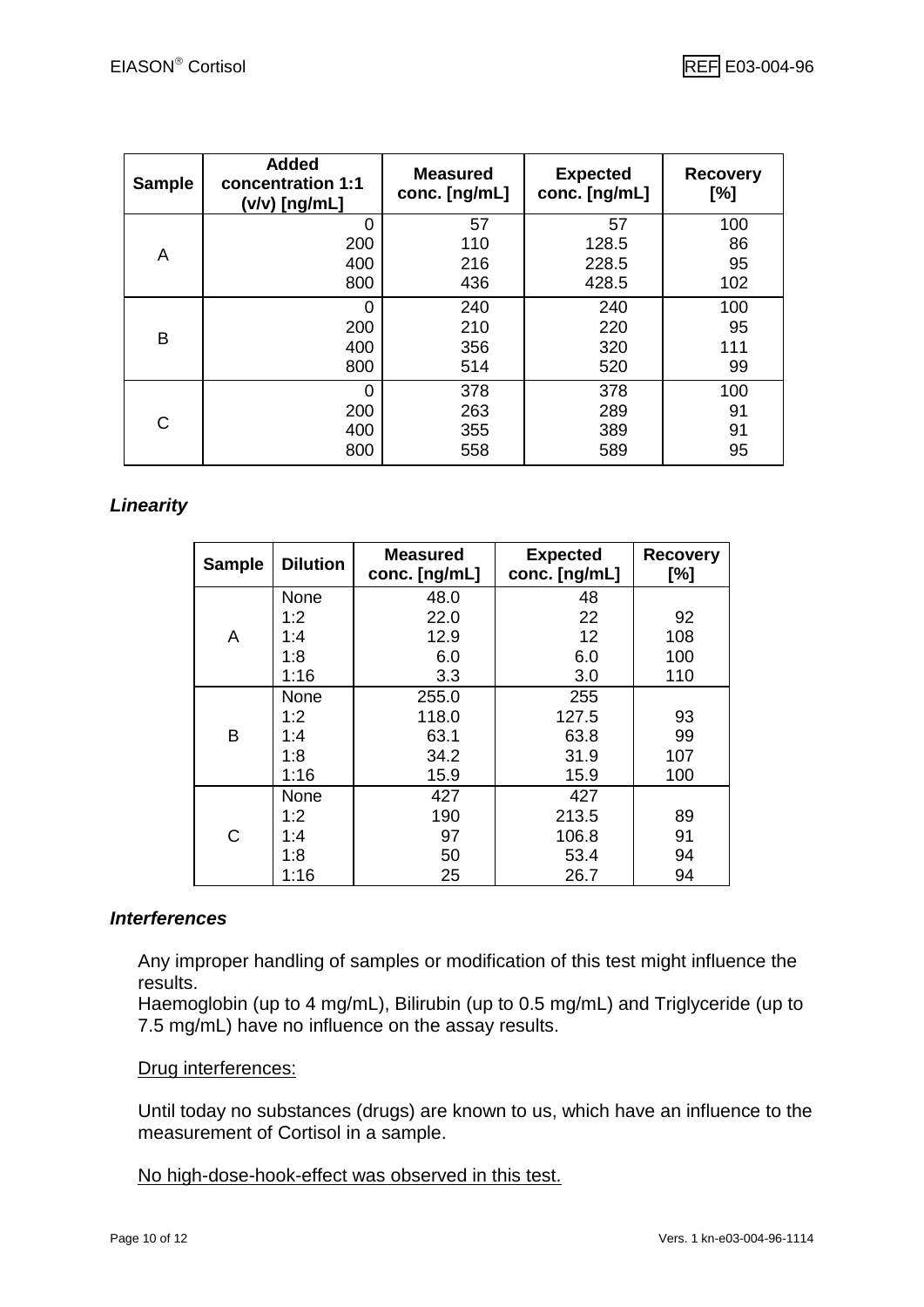#### **LEGAL ASPECTS**

#### *Reliability of results*

The test must be performed exactly as per the manufacturer's instructions for use. Moreover the user must strictly adhere to the rules of GLP (Good Laboratory Practice) or other applicable national standards and/or laws. This is especially relevant for the use of control reagents. It is important to always include, within the test procedure, a sufficient number of controls for validating the accuracy and precision of the test.

The test results are valid only if all controls are within the specified ranges and if all other test parameters are also within the given assay specifications. In case of any doubt or concern please contact IASON.

#### *Therapeutic consequences*

Therapeutic consequences should never be based on laboratory results only even if all test results are in agreement with the items as stated under Reliability of Results. Any laboratory result is only a part of the total clinical picture of a patient.

Only in cases where the laboratory results are in acceptable agreement with the overall clinical picture of the patient should therapeutic consequences be derived.

The test result itself should never be the sole determinant for deriving any therapeutic consequences.

#### *Liability*

Any modification of the test kit and/or exchange or mixture of any components of different lots from one test kit to another could negatively affect the intended results and validity of the overall test. Such modification and/or exchanges invalidate any claim for replacement.

Claims submitted due to customer misinterpretation of laboratory results subject to point Therapeutic Consequences are also invalid. Regardless, in the event of any claim, the manufacturer's liability is not to exceed the value of the test kit. Any damage caused to the test kit during transportation is not subject to the liability of the manufacturer.

#### **USEFUL PUBLICATIONS**

- 1. L. Thomas, Labor und Diagnose, 4. Auflage, 1992
- 2. Tietz, N.W., Textbook of Clinical Chemistry, Saunders, 1968